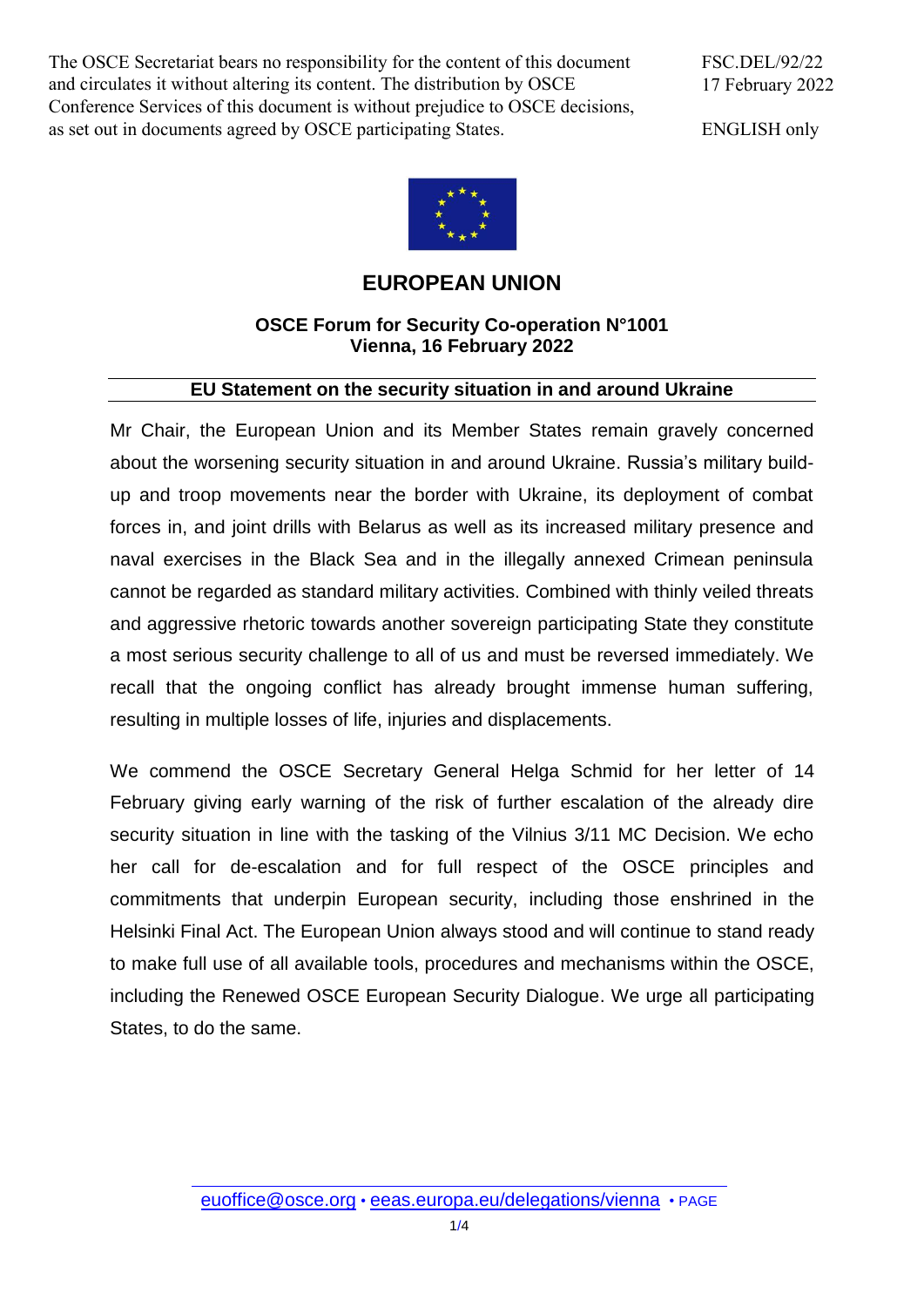In this vein, earlier this week we joined the consultation meetings organised under the risk reduction mechanism of the Vienna Document regarding unusual military activities on the territory of Belarus and those of the Russian Federation. We fully support the objective of the procedure to reduce risk and to dispel the serious concerns. We appreciate that Belarus followed the procedure foreseen in the Vienna Document, although we regret that the answers provided failed to address the concerns in a satisfactory manner. As to the stance of the Russian Federation, we witnessed again its full disregard of the common OSCE commitments on military transparency it has signed up to. Russia's refusal of engaging in this institutionalised and commonly agreed process does nothing to dispel tensions and concerns regarding its ongoing military build-up.

Mr Chair, we fully support ongoing international diplomatic efforts, including within the Normandy format and the Trilateral Contact Group, which are aimed at reaching a political solution to the conflict in full respect of Ukraine's sovereignty and territorial integrity within its internationally recognized borders. We call on both sides to implement the Minsk agreements in their entirety and underscore Russia's responsibility, as a party to the conflict, in this regard. We strongly condemn the Russian State Duma's decision yesterday to submit a call to President Putin to recognise the nongovernment controlled areas of Donetsk and Luhansk oblasts of Ukraine as independent entities. Such recognition would violate the Minsk agreements and derail ongoing efforts conducted on their basis.

Today, more than ever, we wish to reiterate our deep appreciation to the SMM staff for their professionalism and dedication to operate in a challenging security environment, amidst the heightened international tensions and the increasing restrictions to the SMM's freedom of movement in the areas held by the Russiabacked armed formations. The SMM staff are our eyes and ears on the ground and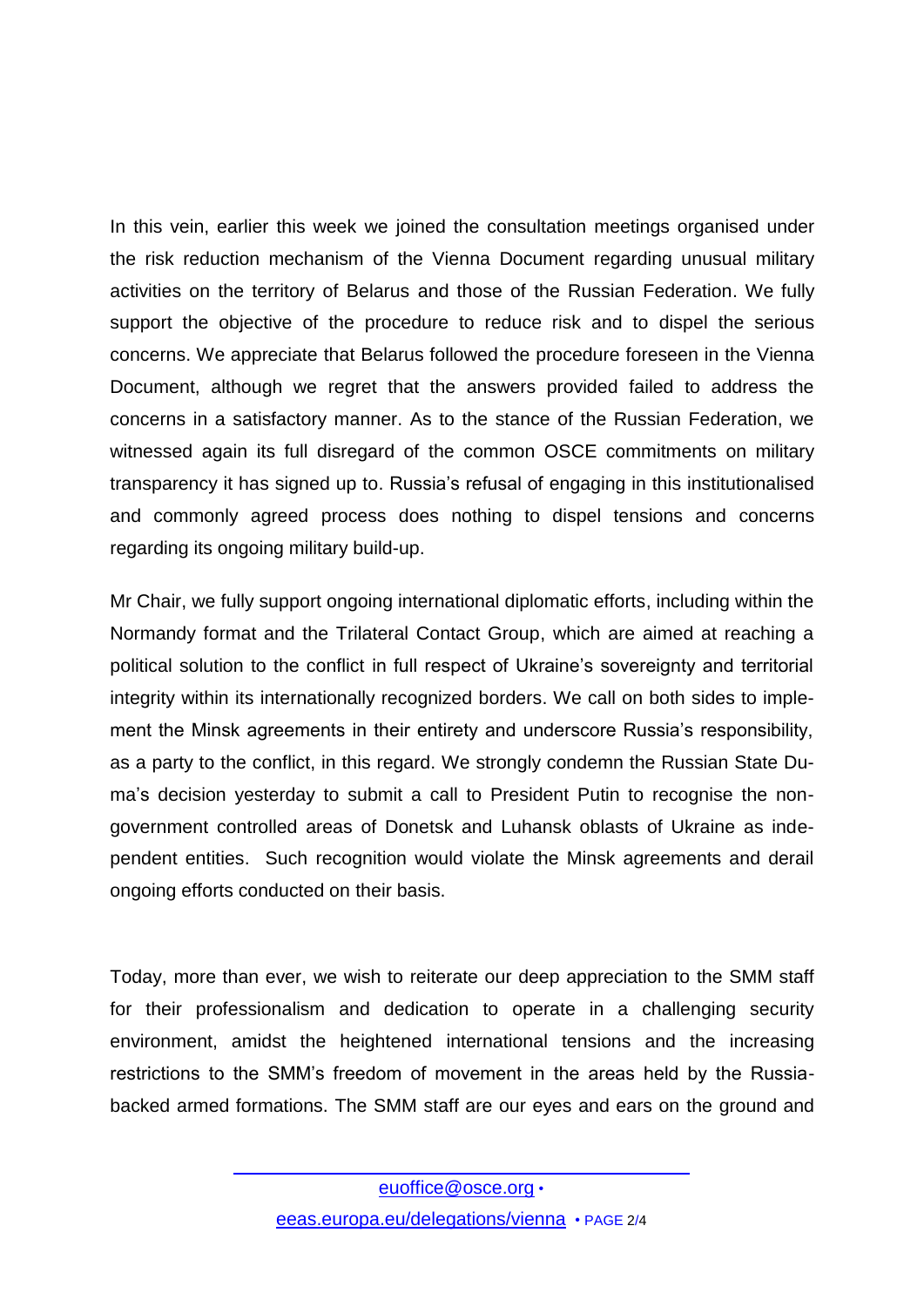their security and safety remain our priority. We look forward to the briefing tomorrow by Chief Monitor Yaşar Halit Çevik to the Permanent Council also in this respect.

We remain firm in our call on all sides to swiftly and fully implement the Minsk agreements and honour their commitments in full in order to achieve a sustainable political solution to the conflict in line with OSCE principles and commitments. Respect for these principles and commitments must be restored. We underline Russia's responsibility in this regard and once again call on Russia to use its considerable influence over the armed formations it backs to meet these commitments in full. We reiterate our deep concern about the presence of military equipment and personnel from Russia in the conflict zone. We call on Russia to immediately stop providing financial and military support to the armed formations. The ceasefire must be respected. All Minsk-regulated weapons must be withdrawn. All foreign armed formations, military equipment and mercenaries must be removed from Ukraine. Re-establishing full Ukrainian control over its state border is essential.

We recall our unwavering support to the sovereignty, territorial integrity, unity and independence of Ukraine within its internationally recognised borders and call upon Russia to do likewise. We urge Russia to recognise these fundamental principles that it has itself invoked many times and to contribute, by acts and public pronouncements, to stabilising the situation and reversing moves that contravene these principles. We strongly condemn the clear violation of Ukrainian sovereignty and territorial integrity by acts of aggression by the Russian armed forces since February 2014 and the illegal annexation of the Autonomous Republic of Crimea and the city of Sevastopol to the Russian Federation, which we will not recognise. We continue to call on Russia to ensure unhindered and free passage to and from the Sea of Azov in accordance with international law. We express our deep concern about the ongoing large-scale militarisation of the Crimean peninsula by Russia, which continues to impact the security situation in the Black Sea region and beyond.